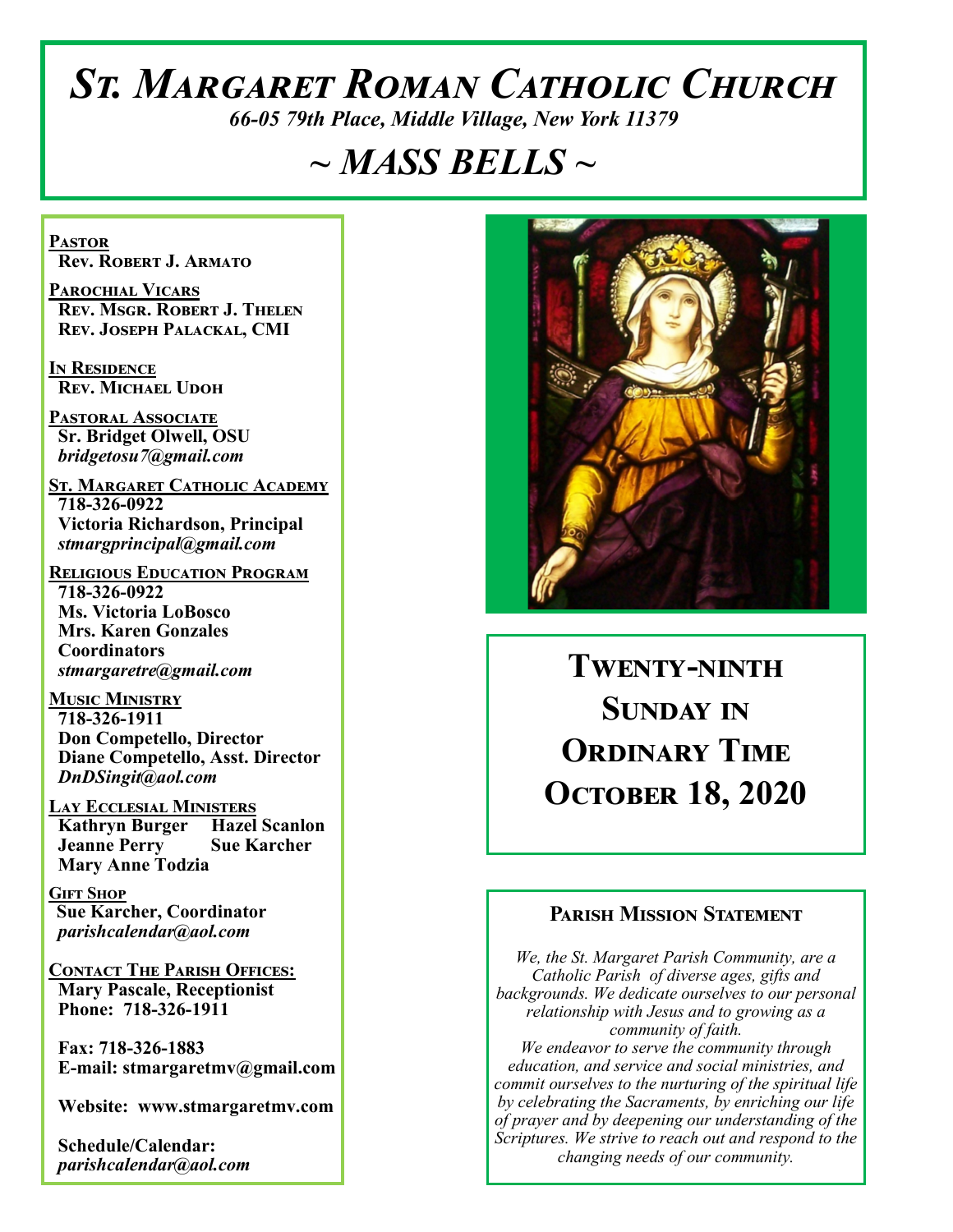## *MASSES FOR THE WEEK*

| SUN.<br>7:30<br>9:00<br>10:30  | <b>OCTOBER 18 - TWENTY-NINTH</b><br><b>SUNDAY IN ORDINARY TIME</b><br><b>Robert Hawd</b><br>Daniele Bussa/Vito e Rosaria Salamone/<br>Benedetto e Giuseppina Alfa/<br><b>Caroline Rossi</b> |
|--------------------------------|---------------------------------------------------------------------------------------------------------------------------------------------------------------------------------------------|
| <b>NOON</b><br>5:00PM          | People of the Parish<br>Patrick, Lazarus & Patrick DeMartino                                                                                                                                |
| MON.                           | <b>OCTOBER 19 - ST. JOHN deBREBEUF</b><br><b>AND ST. ISAAC JOGUES</b>                                                                                                                       |
| 7:00<br>9:00                   | <b>Vincent Starace</b><br><b>Anne Baird</b>                                                                                                                                                 |
| TUE.                           | OCTOBER 20 - ST. PAUL OF<br><b>THE CROSS</b>                                                                                                                                                |
| 7:00<br>9:00                   | <b>Catherine Rogers</b><br>Barbara Shaklo                                                                                                                                                   |
| WED.<br>7:00<br>9:00           | <b>OCTOBER 21 - WEEKDAY</b><br>Kathleen Kiernan<br>Joseph & Florence Dalton                                                                                                                 |
| THU.<br>7:00<br>9:00           | OCTOBER 22 - ST. JOHN PAUL II<br>Eta M. Tierney<br><b>Anne Baird</b>                                                                                                                        |
| FRI.                           | OCTOBER 23 - ST. JOHN OF<br><b>CAPISTRANO</b>                                                                                                                                               |
| 7:00<br>9:00<br>1:00PM         | <b>Anne Baird</b><br>Anita Wunsch<br><b>Wedding: Giuseppe Ficili and</b><br>Sandra DiGangi                                                                                                  |
| SAT.                           | <b>OCTOBER 24 - ST. ANTHONY</b><br><b>MARY CLARET</b>                                                                                                                                       |
| 9:00                           | <b>Collective: Anita Wunsch/Salvatore</b>                                                                                                                                                   |
| 5:00PM                         | <b>Diglio</b><br>Frank Cerar, Sr.                                                                                                                                                           |
| SUN.                           | <b>OCTOBER 25 - THIRTIETH SUNDAY</b><br>IN ORDINARY TIME                                                                                                                                    |
| 7:30<br>9:00                   | Mary & Bob Hallahan<br>Maria e Calogero Ciaccio/Vincenzo e<br>Aurelia Laudani/                                                                                                              |
| 10:30<br><b>NOON</b><br>5:00PM | Mary Trzeszcz Kowski<br>Edward H. & Ellen T. Morrissey<br>People of the Parish                                                                                                              |



## *Congratulations*

*to our Religious Education Program children who received the Lord Jesus in the Sacrament of the Most Holy Eucharist for the first time this weekend! May your love for Him increase every time that you receive Him!* 

# **PARISH INFORMATION**

## **Rectory Office Hours**

**Monday - Friday - 9am to Noon and 1pm to 5pm Saturday - by appointment Sunday - closed**

**CONFESSIONS** - Saturday, 4:00-4:45pm in the church.

**NOVENA** to Our Lady of the Miraculous Medal Mondays after the 9am Mass.

**THE ROSARY AND DIVINE MERCY** devotion are prayed every morning in the church at 8:30am.

**BAPTISMS** take place on the 1st and 3rd Sunday of each month, at 1:30pm and 2:30pm. Please call the rectory for an appointment and to register your child. No more than two children will be baptized at each session with a maximum of 25 guests per family.

**WEDDINGS MUST** be scheduled at least six months in advance by appointment with a priest or a deacon. Please call the rectory office. For marriage preparation information visit www.pre-cana.org.

**THE ENGLISH CHOIR** rehearses on Tuesday, at 7 pm in the Church. Tenors and baritones needed! **SUSPENDED**

**IL CORO ITALIANO** prattica ogni Domenica prima della Messa Italiana. **SUSPENDED**

**THE YOUTH CHOIR** rehearses on Monday, from 6-7 pm in the Church. For more info, DnDsingit@aol.com **SUSPENDED**

**BOY SCOUT TROOP #119** meets on Tuesdays from 7:15-9 pm in the Parish Hall. New members are welcome, age 10 1/2 & up. Call Mr. Krzewski, 718-894-4099. **SUSPENDED**

**CUB PACK #119** meets on Mondays from 7-8:30 pm in the Parish Hall. New members welcome, age 6 to 10-1/2. Call Mr. Krzewski, 718-894-4099. **SUSPENDED**

**SENIOR CITIZENS** meet every Wednesday at 12 Noon in the Parish Center. **SUSPENDED**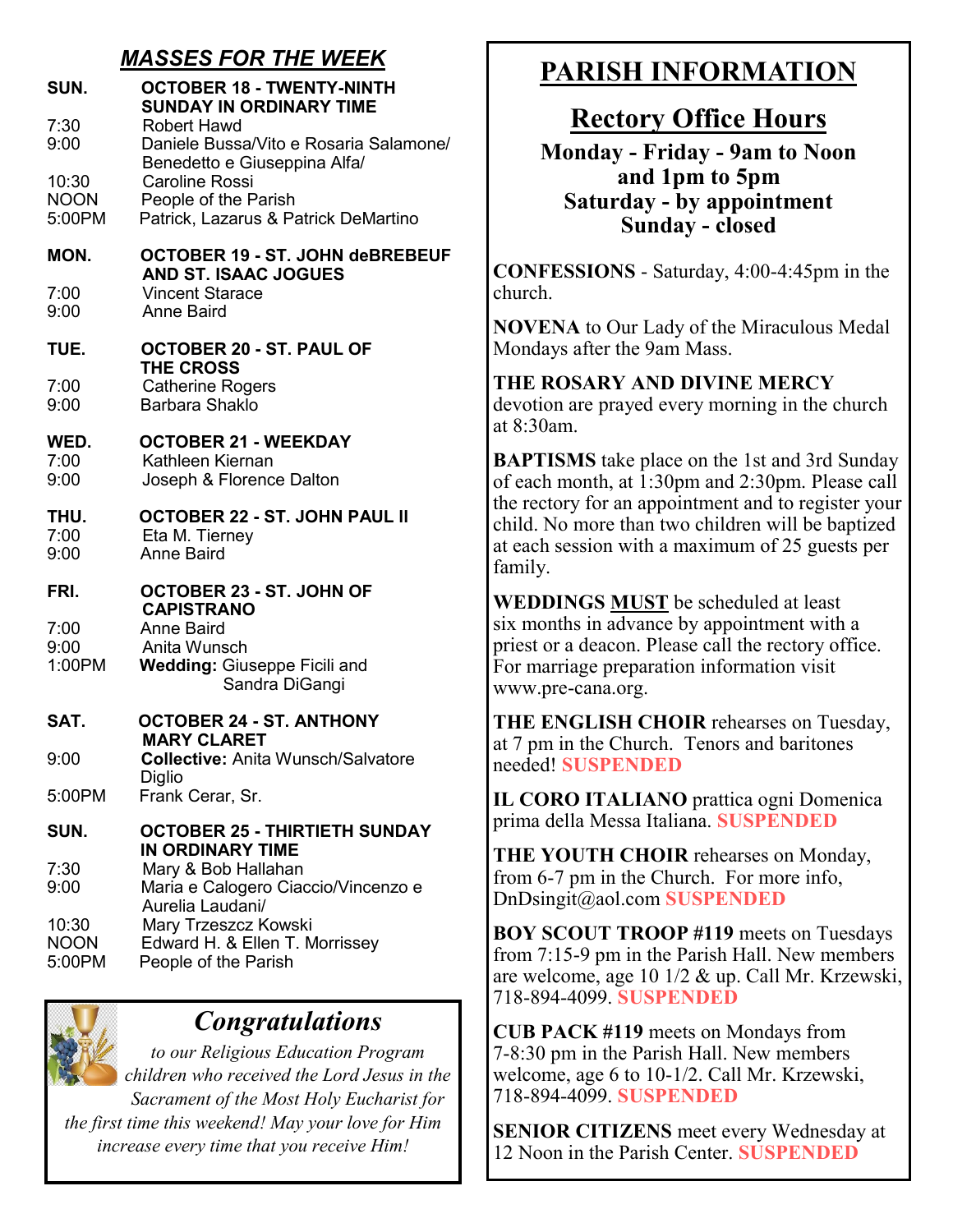# PLEASE PRAY FOR OUR SICK

Connie Faccibene, Linda Frazier, Cari Ann Falk-LoBello, Glen Falk, Ronald Frazier, Robert Sabini, Lee Falk, McKinley Kelleher, Sean Harrison, Justin James Quirke, Elizabeth Ott, Mary Harrison, Gloria Mojica, Gloria Pemaj, Allen McConville, Jack Marchindiondo, The Scaturro Family, Louis Pittelli, Louis Pittelli, James Graff, Immaculate Marge D'Elia, Jim O'Friscoll, Mary Rigovich, Matteo Sabini, Bob Biolsi, The Mojica Family, Msgr. Leonard Badia, Matthew Zender, Joseph & Mary Augustine, Anthony Pittelli, Josephine Hartnett, Karen Schaefer, Jill Archbold, Fr. Paul Weirichs CP, Hannah Lehman, Daniel Wilson, John Austin Bryzgornia, Dave Kazmier, John Nogiewich, Tim Rooney, Frank Ciccone, Cindy (Peli) Heege, Dr. Ajay Lodha, Dr. Vincent P. Rappa, Charlie Krzewski, Helga Zender, Deacon John DeBiase, Tom Haubert, John Miller, Cathie Greulich, Sr. Mary James Fox, Edward Pandolfo, Paul Colangelo, Carmen Gonzalez,

*The names will remain for 3 months, please call 718-326-1911 and ask for continued prayers.*

### **Prayer Requests**

**Pray for vocations to the Priesthood and Religious Life.** 

**Pray for first responders and medical personnel.**

**Please pray for our men and women from our Parish serving in the defense of our country: Lt. Col. Thomas Frohnhoefer Sgt. Robert A. Domenici** 



#### *WE RECALL OUR BELOVED DECEASED*

*Especially: Anna Taormina, Patricia C. Rufle,* 

*May they rest in Christ's Peace!*

## **MEMORIALS**

### *TABERNACLE LAMP THIS WEEK*

*is lit in memory of Walter R. Martin.* 

#### **EUCHARISTIC ADORATION**

 We will hold a *holy hour* of Eucharistic Adoration consisting of Exposition and Benediction of the Most Blessed Sacrament, Rosary, litany, scriptural reading, and time for quiet, personal prayer from 9:30 until 10:30AM on the first Saturday of each month.

The next *holy hour* is November 7th.

 Come and spend some quality time with the Lord!

#### **TODAY'S READINGS**

 *Twenty-ninth Sunday in Ordinary Time*

Is 45:1, 4-6 Ps 96:1, 3, 4-5, 7-8, 9-10 1 Thes 1:1-5b Mt 22:15-21

#### **READINGS FOR THE WEEK**

 Monday: Eph 2:1-10 Ps 100:1b-2, 3, 4ab, 4c-5 Lk 12:13-21

 Tuesday: Eph 2:12-22 Ps 85:9ab-10, 11-14 Lk 12:35-38

 Wednesday: Eph 3:2-12 Is 12:2-3, 4bcd, 5-6 Lk 12:39-48

 Thursday: Eph 3:14-21 Ps 33:1-2, 4-5, 11-12, 18-19 Lk 12:49-53

 Friday: Eph 4:1-6 Ps 24:1-2, 3-4ab, 5-6 Lk  $12:54-59$ 

 Saturday: Eph 4:7-16 Ps 122:1-2, 3-4ab, 4cd-5 Lk 13:1-9

 Sunday: Ex 22:20-26 Ps 18:2-3, 3-4, 47, 51 1 Thes 1:5c-10 Mt 22:34-40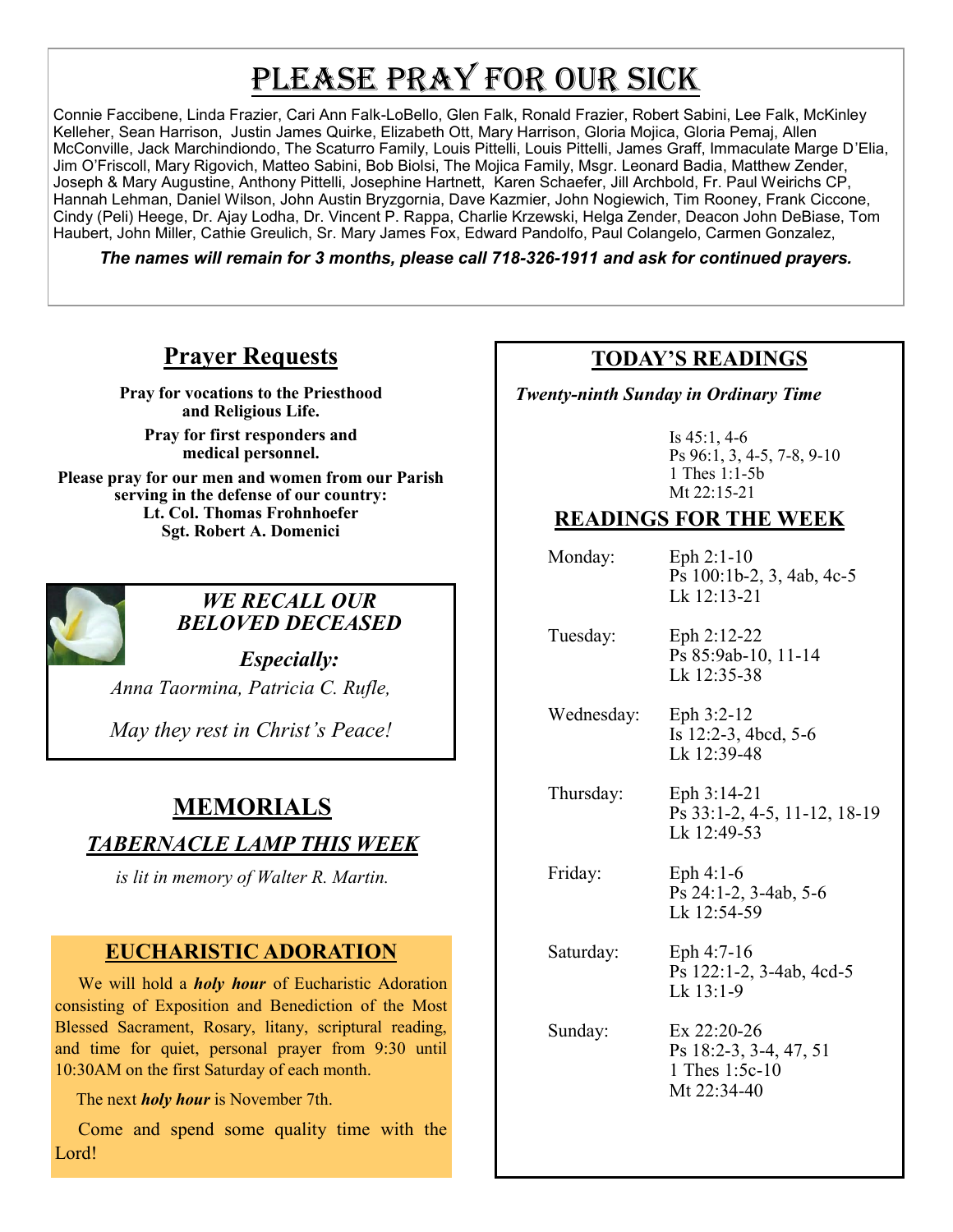#### *From the Pastor's Desk:*

#### *"Rendering to Caesar and to God"*

Have you ever been questioned in such a way that, no matter what answer you give, it will place you in hot water? That's the situation in which Jesus finds Himself in today's Gospel, or so His adversaries thought. If He answered one way, He would be arrested as a rebel against Rome; if He answered the other, He would lose the allegiance of His followers. Lose or lose. As it is, He's too sharp for them, and it's not because He tells them that He's not going to give them an answer that they don't deserve or could use against Him.

 "Show Me the coin for the tax," He asks, and they give Him a coin with the portrait of the Emperor and the inscription "Divi Augustus Optimus Maximus": "the Divine Augustus, the best and greatest [God]". (The very fact that they're carrying this Roman money indicates a level of hypocrisy on their part, but let's move on. Nothing to see here, folks.) "Whose image is this?" He asks. "Caesar's," they respond. And then we hear Him say the now-familiar phrase, "Then render unto Caesar what belongs to Caesar, and to God what belongs to God."

 In case you haven't noticed it lately, all people of faith are in a similar situation today, being told to choose between the State and its secular values on one hand and God and our religious beliefs on the other. Holding to our faith publicly can disqualify us for advancement in work, schooling, benefits, or public life. Those who grew up under the communist dictatorships of Eastern Europe can attest to the experience first-hand. Who would have thought we'd ever see it in our own country?

What do we owe to "Caesar", to the State? For openers, we owe our allegiance as good citizens, using our ethical and moral insights to work for the common good; to obey just laws; to defend our nation in times of war and social upheaval; to participate in the political process; to pay fair taxes for services that the State provides; to exercise our God-given freedoms with concern for others.

 What do we owe to God? "You shall love the LORD, your God, with all your soul, and with all your heart, and with all your strength." That's the prayer that every good Jew has prayed daily for the last thirty-two centuries; we Christians also use it in prayer. It's a poetic way of saying that we are to love God with everything that we are and everything that we have. Why? Because we have been created by God in His image and likeness, sharing in the gift of eternal life. Everything that we are and have comes from God, and we are His. He is the Giver of all life, and thus life itself is sacred and has intrinsic worth and dignity.

 It is because of this that we Catholics have certain non-negotiable points as we contend in the Public Square, positions that we cannot concede, on which we cannot bend, and on which we cannot compromise. First and foremost among these is the basic right to life of every human person from conception to natural death, which precludes abortion and euthanasia. In addition are the dignity of the human body, which precludes selling fetal body parts, embryonic stem cell research, and human cloning; and the sanctity of marriage as a life-long covenant between one man and one woman, mirroring the fruitful relationship between God and Creation, and Christ and His Church, and which, therefore, precludes same-sex "marriage".

 The negatives all have been declared definitively by the Catholic Church as being objectively and absolutely immoral and, as such, cannot be held or supported as acceptable positions by any faithful Catholic. True, there are many other concerns that we have as disciples of Christ, like addressing the needs of those who are sick, hungry, homeless, or poor, and safeguarding the environment, etc., but the points stated above are of utmost importance in the order of concerns. Without them, the latter list is impeded, if not entirely impossible to carry out. Defend life!

 Yes, render unto Caesar the things that are Caesar's, but first and foremost, render unto God what belongs to God: your very life.

*~ Fr. Armato*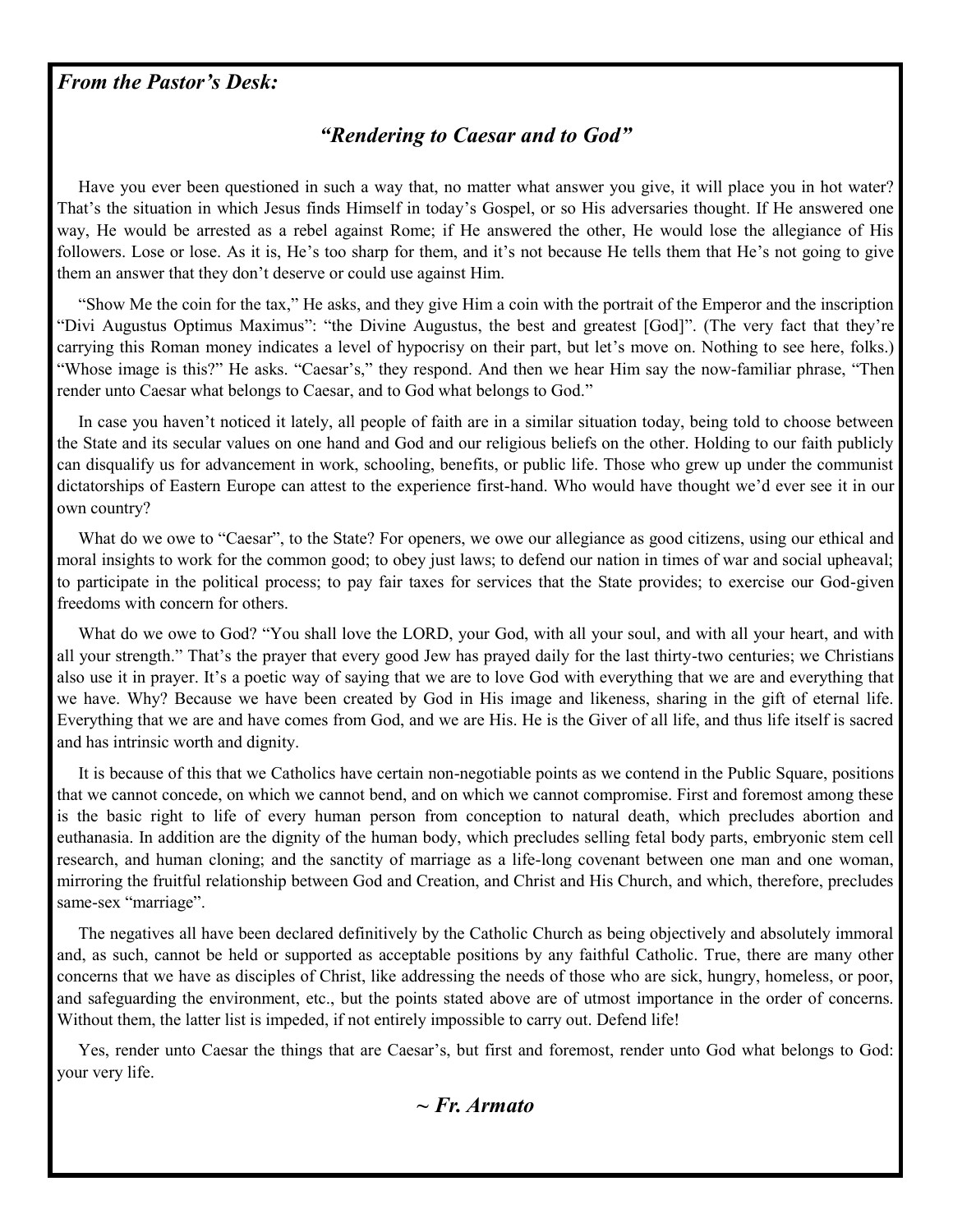### **ANNUAL CATHOLIC APPEAL**

 The **2020** *Annual Catholic Appeal* campaign continues toward our goal of **\$80,015. So far, 146 families have pledged \$52,938 (66.2%).** We have \$27,077 to go.

With about 650 families registered in the Parish, it comes to an *average donation of \$125 per family.* Even in these difficult times, it's certainly not a burden if we **ALL** pitch in between now and Christmas.

 First come your own family needs, then those of the Parish, but, please consider your ACA responses so that we may continue to serve the needs of our Parish and our Diocese.

**www.annualcatholicappeal.org** 

#### **MEMORIAL OPPORTUNITIES**

 The lectionaries used for Mass each day have become frayed over the years and need to be replaced. Also, a set of liturgical books is needed for the rectory chapel. Please contact Mary at the Rectory, if you would like to donate one or more of these books in memory or honor of someone:

*Church Lectionary* - \$150 per volume (3)

*Chapel Lectionary* - \$100 per volume (3)

*Chapel Missal* - \$100 (1)

#### **MONTHLY MEMORIAL MASS**

 A memorial Mass with music is celebrated each month for the repose of the souls of those who were buried from our church during the preceding month.

 Families who wish to have an annual or "month's mind" Mass offered for a loved one can join in the monthly celebration.

 Contact the Rectory, **718-326-1911** to make the arrangements.

 **The next memorial Mass will be celebrated at 11:45am Saturday, November 14.** 

#### **MEETINGS SUSPENDED**

 All parish meetings and other uses of the buildings on campus remain suspended at least through the end of this year so we can maintain a safe environment for our Academy children who are using the School, Center and Hall for in-class instruction during the pandemic.

**THE ST. VINCENT dePAUL FOOD PANTRY**



 is located in the Convent 66-25 79th Place

#### The Pantry is open every **WEDNESDAY AND SATURDAY from 10:00am to 12:00Noon**

#### **PLEASE OBSERVE SOCIAL DISTANCING AS YOU WAIT**

 Please bring your contributions of food, especially non -perishables, and place them in the bin located by the center entrance to the main vestibule in church. You can also contribute grocery store gift cards, dropping them off at the rectory.

Thank you for your generosity!

#### **BEWARE OF SCAMS!**

 The NYPD 104th Pct. has alerted us to scammers working in the area and preying mainly on our elderly by phone, email, or texts. DO NOT FALL FOR IT!

 If you receive a request from any stranger do NOT buy prepaid merchant gift/debit cards, crypto-currency, or money orders, or meet with a stranger to withdraw money from your bank accounts to pay: Law enforcement for bail, IRS taxes, utilities to avoid service interruption, Immigration officials to avoid arrest, Social Security officials for any reason, ransoms, hospitals for emergency treatment of a loved one.

#### **ASSOCIATED VINCENTIAN CHARITIES OF BROOKLYN GIVES BACK**

 For each car, truck, or van running or not, Vincentian charities will give back to our parish \$75/\$200 per vehicle.

 If you, a family member, or friend have an old or neglected vehicle that is not being used, please call

> **718-491-2525** or **svdpauto-brooklynqueens.org**

**IRS TAX DEDUCTION FREE TOWING ANY CONDITION THANK YOU FOR YOUR PARTICIPATION!**